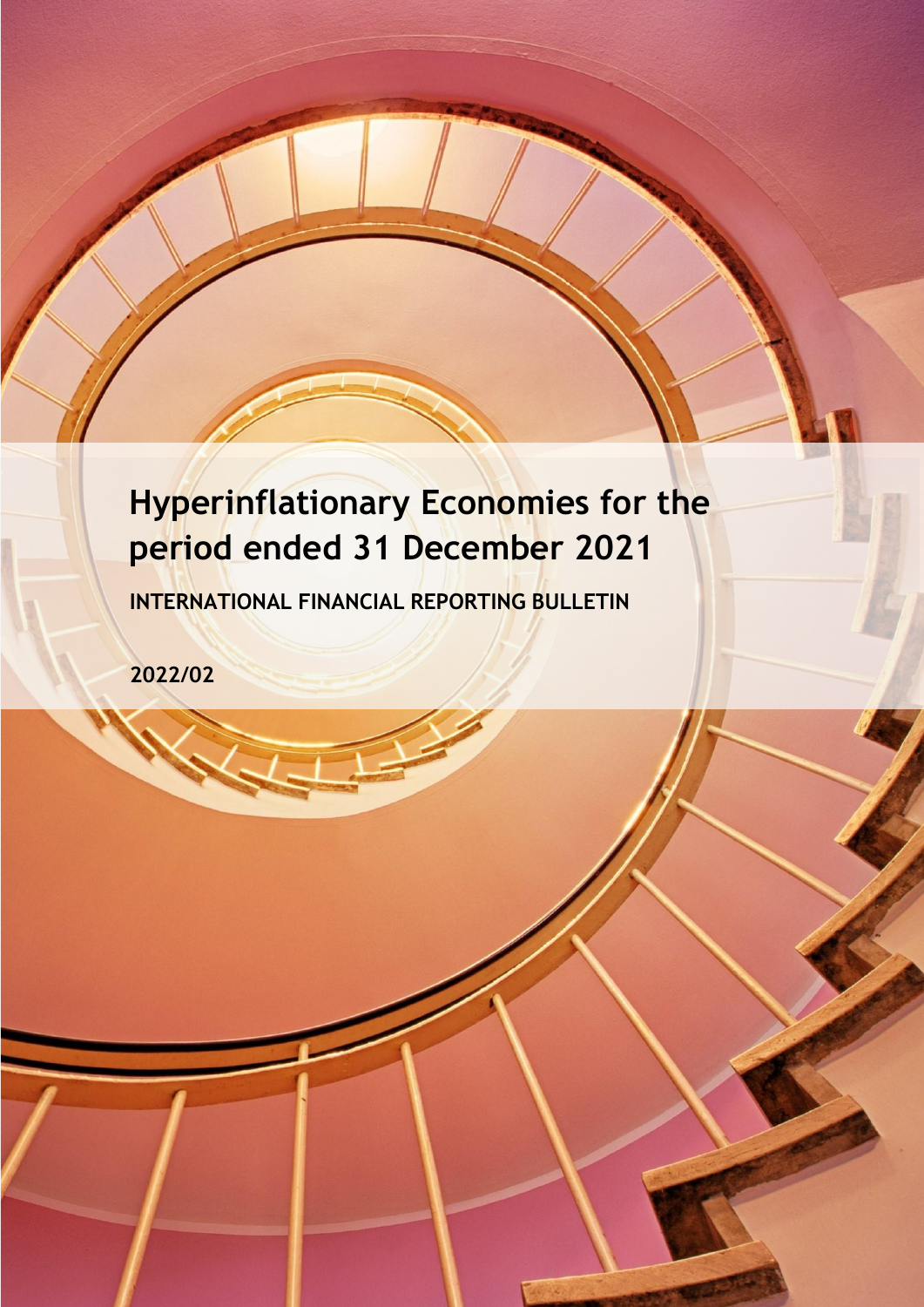## **BACKGROUND**

IAS 29, *Financial reporting in hyperinflationary economies* applies when an entity's functional currency is 'hyperinflationary'.

IAS 29 requires the financial statements (including any comparative periods) to be stated in terms of the measuring unit current at the end of the applicable reporting period. This is because the currency of a hyperinflationary economy loses a significant amount of purchasing power from period to period such that presenting financial information based on historical amounts, even if only a few months old, does not provide relevant information to users of financial statement.

The term 'hyperinflation' is not defined in IAS 29, as it is a matter of judgment. IAS 29 provides the following characteristics of a hyperinflationary economy (IAS 29.3):

#### **ACCOUNTING IMPACT**

The financial statements of an entity, with a functional currency being the currency of a hyperinflationary country, need to be restated in accordance with IAS 29.

Certain countries are identified as hyperinflationary countries for the year 2021 based on the inflation forecasts published by International Monetary Fund (IMF).

- *(a) the general population prefers to keep its wealth in non-monetary assets or in a relatively stable foreign currency. Amounts of local currency held are immediately invested to maintain purchasing power;*
- *(b) the general population regards monetary amounts not in terms of the local currency but in terms of a relatively stable foreign currency. Prices may be quoted in that currency;*
- *(c) sales and purchases on credit take place at prices that compensate for the expected loss of purchasing power during the credit period, even if the period is short;*
- *(d) interest rates, wages and prices are linked to a price index; and*
- *(e) the cumulative inflation rate over three years is approaching, or exceeds, 100%.*

International Monetary Fund (IMF) publishes historical and projected inflation data by country.

Based on the IMF's forecasts for 2021, published in October 2021 (available [here\)](https://www.imf.org/external/datamapper/PCPIPCH%40WEO/OEMDC/), certain countries are identified as hyperinflationary or at a risk of being hyperinflationary in future.

#### Hyperinflationary economies for the year-ended 31 December 2021

The following countries are hyperinflationary economies in 2021, considering that the 3-year cumulative inflation rate significantly exceeds 100% (IAS 29.3(e)), along with qualitative factors such as the local population maintaining wealth in the currency of other countries and indexed interest rates being utilised in many countries.

Changes in a country's classification from 2020 are denoted by **red text**.

| Country   | 3-year cumulative<br>inflation ** | <b>Notes</b>                                                                                                                                                                                                                                                                                                                                                                                                                                                                                                                                  |
|-----------|-----------------------------------|-----------------------------------------------------------------------------------------------------------------------------------------------------------------------------------------------------------------------------------------------------------------------------------------------------------------------------------------------------------------------------------------------------------------------------------------------------------------------------------------------------------------------------------------------|
| Argentina | No data available                 | Argentina has been hyperinflationary since June 2018 as its<br>3-year cumulative inflation rate has significantly exceeded<br>100% since then. The IMF reported a 3-year cumulative rate<br>of inflation of 209% as of 31 December 2020. There has not<br>yet been any IMF published data for 2021 or 2022, but the<br>National Institute of Statistics and Census of Argentina<br>reported a 3-year cumulative rate of inflation of 220% as of<br>30 September 2021. Therefore, we believe Argentina<br>remains a hyperinflationary economy. |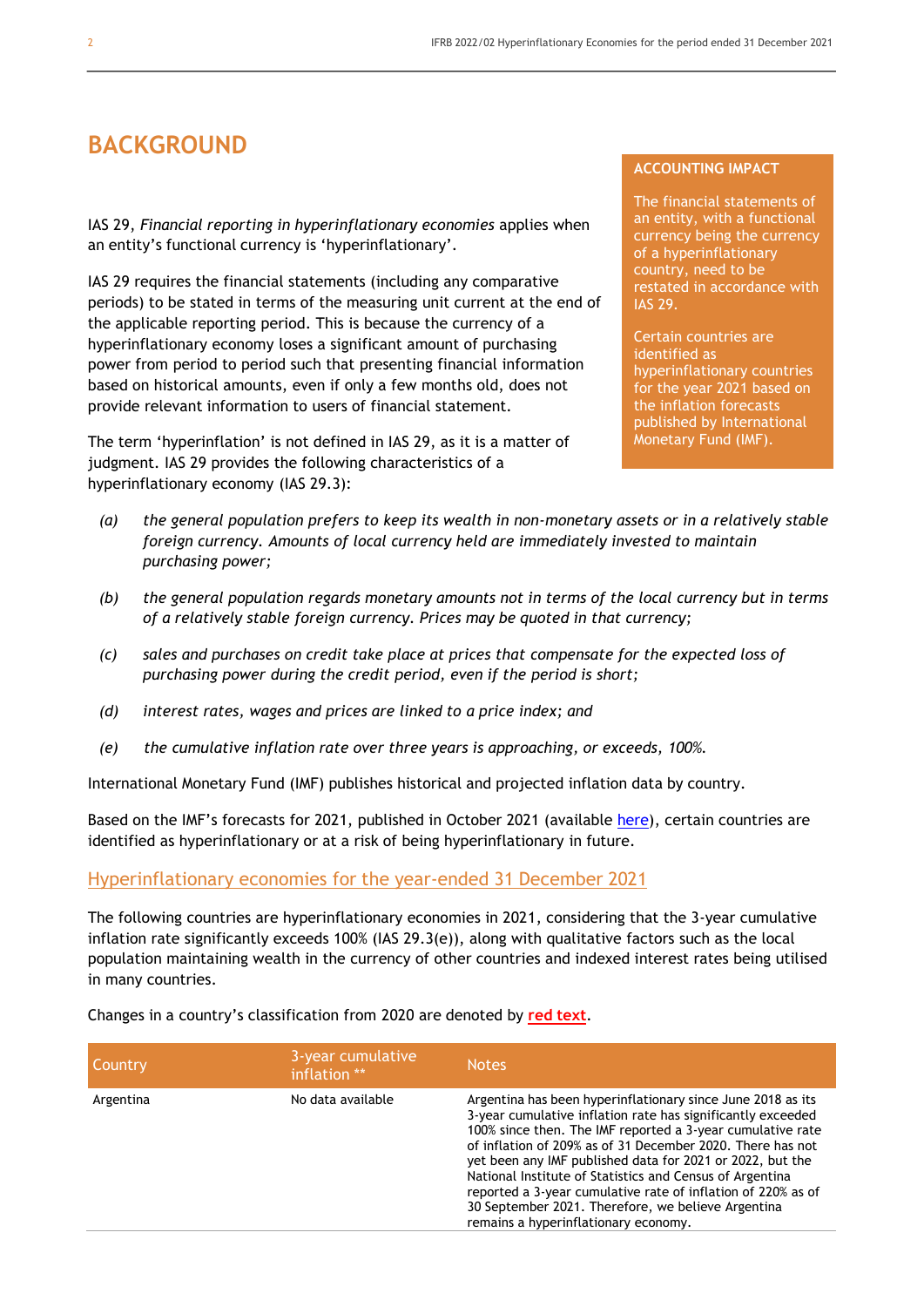| Country         | 3-year cumulative<br>inflation ** | <b>Notes</b>                                                                                                                                                                                                                                                                                                                                                                                                                                                                                                                                                                                                                                                          |
|-----------------|-----------------------------------|-----------------------------------------------------------------------------------------------------------------------------------------------------------------------------------------------------------------------------------------------------------------------------------------------------------------------------------------------------------------------------------------------------------------------------------------------------------------------------------------------------------------------------------------------------------------------------------------------------------------------------------------------------------------------|
| Iran            | 136%                              | Inflation rates in Iran began to increase significantly in 2018,<br>moving from 9.6% in 2017 to 31.2% in 2018. Based on IMF<br>published data, Iran's three-year cumulative inflation rate as<br>of December 2020 was 170% and have forecasted an annual<br>rate of inflation of 30% for 2021 and 25% for 2022.                                                                                                                                                                                                                                                                                                                                                       |
| Lebanon         | No data available                 | While the three-year cumulative inflation forecast for 2021 is<br>not published by IMF, the actual inflation rate for 2020<br>exceeded 100% to be at 178%, therefore the cumulative 3-<br>year inflation rate for 2021 will have exceeded 100%<br>regardless of the actual inflation rates in 2021.                                                                                                                                                                                                                                                                                                                                                                   |
| South Sudan     | 164%                              | South Sudan remains hyperinflationary.                                                                                                                                                                                                                                                                                                                                                                                                                                                                                                                                                                                                                                |
| Sudan           | 1149%                             | Sudan has been considered hyperinflationary since 2013 and<br>continues to be hyperinflationary. The IMF reported a 3-year<br>cumulative rate of inflation of 903% as of December 2020 and<br>forecast annual rates of inflation of 115% and 27% for 2021<br>and 2022, respectively.                                                                                                                                                                                                                                                                                                                                                                                  |
| <b>Suriname</b> | 149%                              | Suriname was previously considered hyperinflationary from<br>2000 to 2005 as well as from 2016 to 2017. The 3-year<br>cumulative rate of inflation was reported to be 77% as of<br>December 2020 by IMF. The IMF forecasts an annual rate of<br>inflation of 49% for 2021. Therefore, Suriname should be<br>considered hyperinflationary going forward.                                                                                                                                                                                                                                                                                                               |
| Venezuela       | 8.3M%                             | The three-year cumulative inflation rate has been over 100%<br>for a number of years. Due to ongoing political instability<br>and the devaluation of its currency, Venezuela remains<br>hyperinflationary, as it has been since 2009.                                                                                                                                                                                                                                                                                                                                                                                                                                 |
| Yemen           | 115%                              | IMF published a 3-year cumulative rate of inflation of 70% as<br>of December 2020 and forecast 3-year cumulative rates of<br>inflation of 115% for 2021 and 139% for 2022. Therefore,<br>Yemen should be considered hyperinflationary going<br>forward.                                                                                                                                                                                                                                                                                                                                                                                                               |
| Zimbabwe        | 3800%                             | For a number of years, transactions in Zimbabwe were based<br>on the use of US dollars. However, in 2019, a 'parallel'<br>Zimbabwe currency emerged, which was pegged to the US<br>dollar for a period. Subsequent developments mean that the<br>Zimbabwe dollar emerged as the functional currency for<br>many entities in Zimbabwe on 1 October 2018 and has been<br>considered to exist for accounting purposes with effect from<br>that date, with inflation data being tracked from that date<br>for the purposes of determining whether Zimbabwe has<br>become hyperinflationary.<br>For 2021, IMF estimates annual rates of inflation to be 41%<br>(2022: 23%) |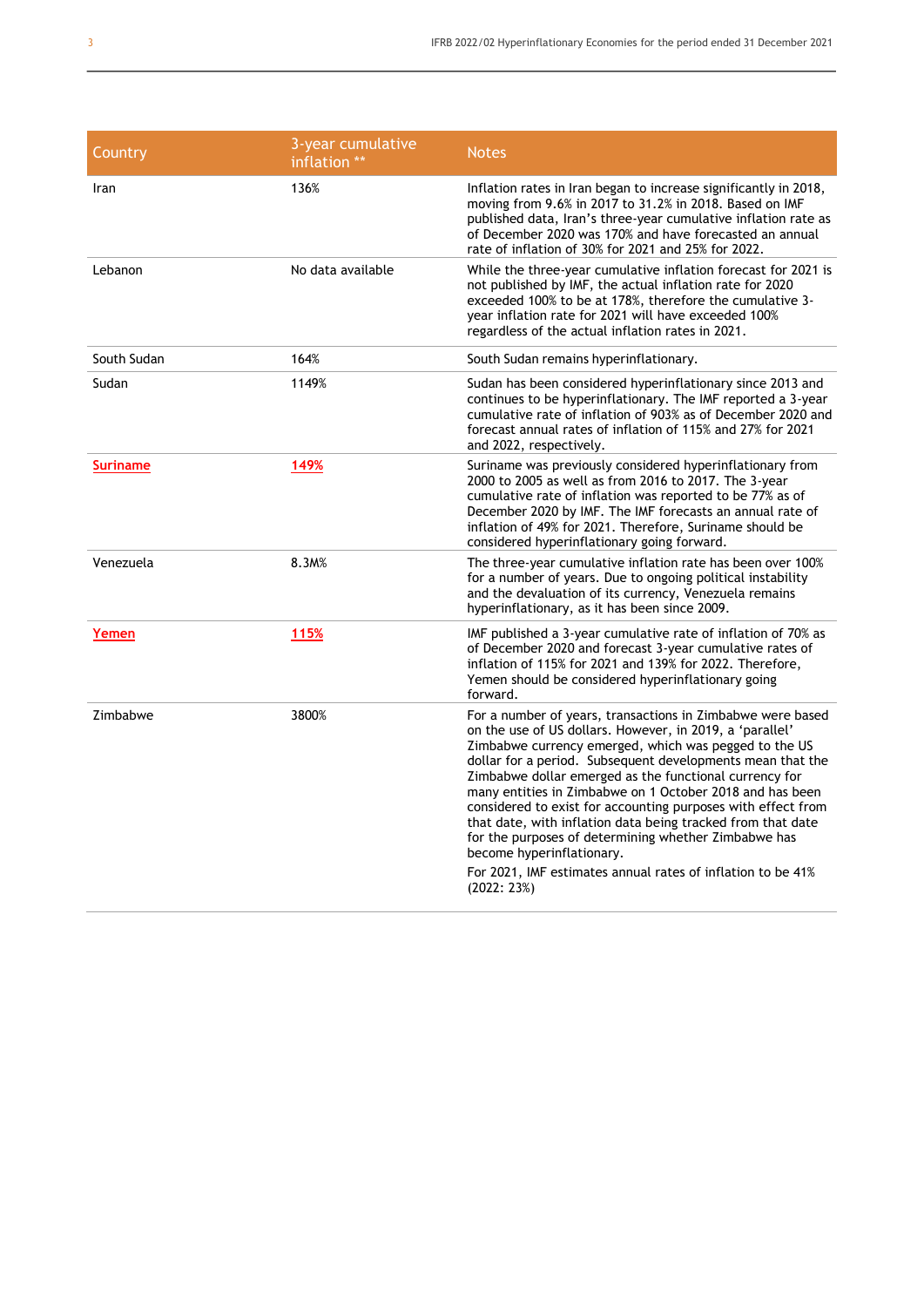## Economies that have a risk of becoming hyperinflationary in future ('watch list')

The following countries do not have a 3-year cumulative inflation rate of 100% or more, however, given how high their rates are, the trend of the inflation rates and other qualitative factors, these economies may become hyperinflationary in future.

| Country | 3-year cumulative<br>inflation ** | <b>Notes</b>                                                                                                                                                                                                                                                                                                                                                                                                                         |
|---------|-----------------------------------|--------------------------------------------------------------------------------------------------------------------------------------------------------------------------------------------------------------------------------------------------------------------------------------------------------------------------------------------------------------------------------------------------------------------------------------|
| Angola  | 78%                               | Angola was considered hyperinflationary prior to 2019.<br>As per reports published by IMF, the 3-year cumulative rate<br>of inflation was noted to be 73% as of December 2020 with a<br>forecast of 3-year cumulative rate of inflation of 78% for<br>2021 and 69% for 2022. Angola is not currently considered<br>hyperinflationary for the reporting periods ended 31<br>December 2021 but should be monitored for future periods. |
| Haiti   | 72%                               | The IMF published a 3-year cumulative rate of inflation of 70%<br>as of December 2020 and forecast 3-year cumulative rates of<br>inflation of 72% and 67% for 2021 and 2022, respectively.<br>Haiti's three-year cumulative inflation rate has not yet<br>reached 100%, however, it should be monitored.                                                                                                                             |
| Liberia | 46%                               | IMF reported a 3-year cumulative rate of inflation of 75% as<br>of December 2020. Although preliminary data indicated that<br>annual inflation rates will decrease, IMF forecasts three-year<br>cumulative inflation of 46% and 38% for December 2021 and<br>2022 respectively.                                                                                                                                                      |
|         |                                   | Liberia should not be considered hyperinflationary for annual<br>reporting periods ended on or after 31 December 2021 but<br>should be monitored for future periods.                                                                                                                                                                                                                                                                 |

### Economies that may be hyperinflationary

The following country may be hyperinflationary in 2022, however, sufficient data does not exist to reach a definite conclusion.

| Country | 3-year cumulative<br>inflation ** | <b>Notes</b>                                                                                                                                                                                                                                                         |
|---------|-----------------------------------|----------------------------------------------------------------------------------------------------------------------------------------------------------------------------------------------------------------------------------------------------------------------|
| Syria   | Unknown                           | Syria has previously been identified as hyperinflationary.<br>Due to ongoing unrest and conflict, reliable information is<br>not available in Syria. Based on data that is available and<br>qualitative considerations, Syria may be a hyperinflationary<br>economy. |

*(\*\*) The above inflation figures are based on IMF's forecasts for the year 2021. The final figures are expected to be*  published by IMF in early 2022. The above listings may require an update on the basis of final inflation figures.